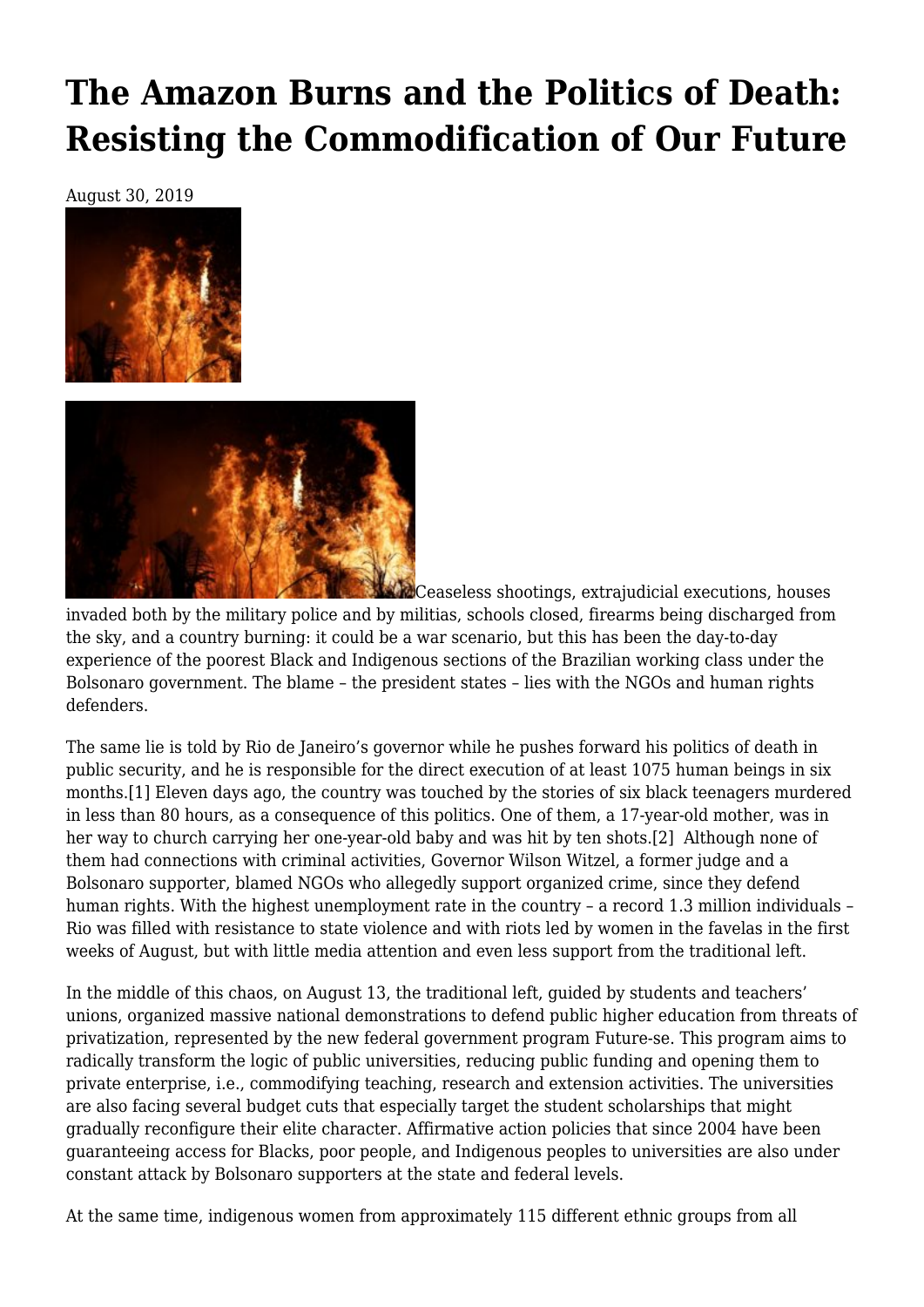regions of the country were marching on Brasilia, ending a five-day mobilization to declare that they will not accept the genocidal policies of the Bolsonaro government. They stand against Bolsonaro's measures to dismantle Indigenous education and health, his neglect of the environment and of the demarcation of traditional territories, and his insistent attempts to free up mining in Indigenous lands, including already demarcated areas. On August  $14<sup>th</sup>$ , the march encountered the traditional *Marcha das Margaridas* ("March of the Daisies"), in a historical act. *Marcha das Margaridas*, a mobilization that has occurred since 2000, seeks to gather peasants, rural workers, *quilombolas* (descendants of free hinterland communities of escaped African slaves), riverside, and landless women and this year advocated a country "with Popular Sovereignty, Democracy, Justice, Equality and Freedom from Violence".

Right after this historical meeting that united thousands of women of color, Indigenous peoples from various ethnic groups led a week of mobilization to stop the approval of two constitutional amendments (PEC 187 and PEC 283) which intended to attack their lands by opening them for market production. This process culminated in a day of demonstrations in Brasília on August 21st, and gained a victory, succeeding in postponing the scrutiny of PEC 187. It guaranteed an agreement between parliamentarians to detach it from its worst counterpart, PEC 283. The latter carries out the worst attacks, such as the opening of already demarcated lands for exploitation by farmers and miners.

<span id="page-1-0"></span>Through these attempts in Congress, the ruralist caucus seeks to insert Indigenous lands into the capitalist marketplace, in an agribusiness production model. It is important to say that most of the ruralist congressmen's lands are concentrated in the country's last agricultural frontier, *Amazônia Legal*, the Legal Amazon region, a protected area. This is connected to an ongoing increase in the raising of crops for export like soybeans and cattle.[\[3\]](#page-4-2) It's also shocking that in less than six months, the government has approved the use of 250 new agrotoxins, many of them prohibited in other countries. This is a huge danger for rivers, water reserves and human health, arriving without any public debate or consultation. Considering these moves, the recent declarations of Bolsonaro and his Environment Minister, Ricardo Salles, about their interests in developing the Amazon by monetizing it, are not surprising.[\[4\]](#page-4-3)

<span id="page-1-1"></span>Thus, by the time São Paulo's sky was taken over by a suffocating darkness on the afternoon of August 19, the Bolsonaro government had been ignoring grassroots voices for weeks – including the voices of the forest peoples who denounced the upsurge in attacks on nature reserves and Indigenous lands via illegal economic activities. The black smoke that came from the Amazon was already the result of a 10-day fire, with no action taken to stop it. When experts linked the darkness to the fires in the Amazon, the Minister of Environment said this was nothing but fake news.[\[5\]](#page-4-4)

<span id="page-1-2"></span>On August 10th, the number of fire outbreaks suddenly increased in the Amazon. Evidence shows that the wildfires were the result of intentional human activity. A current investigation by the Federal Public Prosecutors Office in Para State has attempted to uncover those responsible for "Fire Day" – a "protest" by farmers that resulted in an increase in the number of fire outbreaks in several municipalities. Para State leads the country in the number of fires and the rate of deforestation[\[6\],](#page-4-5) and have some of the agricultural lands most disputed by farmers (not to mention that it is also a great focus for illegal gold mining).

<span id="page-1-6"></span><span id="page-1-5"></span><span id="page-1-4"></span><span id="page-1-3"></span>It is already known that more than 70 individuals, among them rural trade unionists, farmers, traders and land grabbers, combined through a WhatsApp group to set fire to the edges of BR-163, the highway that connects this region of Pará to the ports of the Tapajós River and the state of Mato Grosso. Their intent was to show Bolsonaro that they support his ideas about "loosening" IBAMA'[s\[7\]](#page-4-6) oversight and perhaps getting their fines for environmental violations rescinded[.\[8\]](#page-4-7) There is evidence that the same group also spread fake news saying that IBAMA and ICM-Bi[o\[9\]](#page-4-8)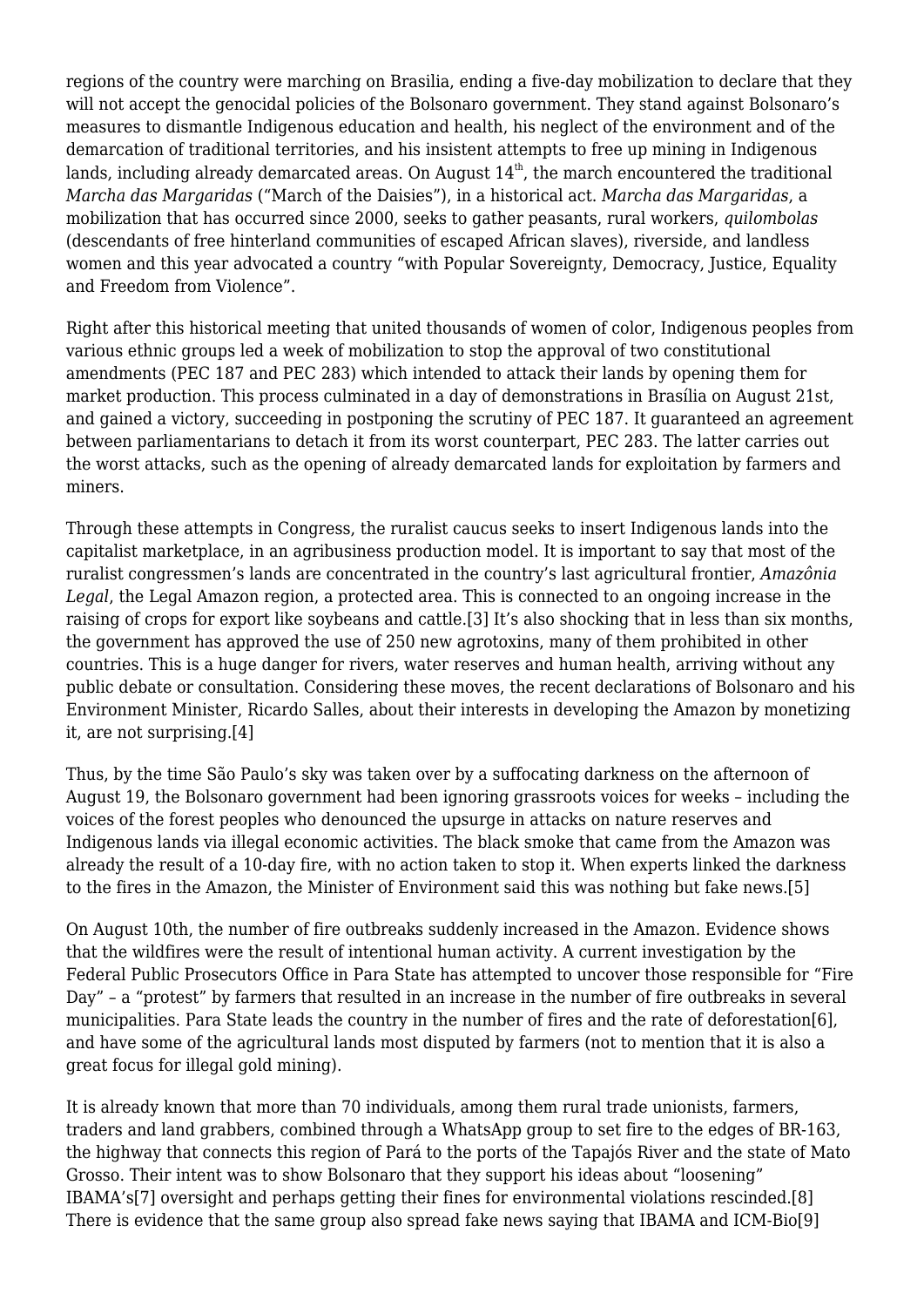were intentionally provoking the fire – endorsing the president's narrative. It is evident that this group was encouraged by the public declarations and the overall environmental politics of the Bolsonaro government, going back to his election campaign. It is important to note that the government also hinted that it would regularize illegally occupied areas, diminishing or even abolishing the mandatory legal reserve area in these regions. In a country with the history of *grilagem* (land grabbing) that Brazil has, this is a clear instigation for this kind of action.

<span id="page-2-1"></span><span id="page-2-0"></span>In Novo Progresso city (PA), "Fire Day" was reported by a local newspaper even before it happened. The local prosecutor questioned IBAMA and their answer was that they knew about the event, but could do nothing to avoid it since "the inspection actions are hampered by the lack of support from the Military Police, which endangers the safety of the teams on the field"[\[10\].](#page-5-0) Here, it is important to highlight that deforestation in the Amazon in July grew by 278% over the same month last year[\[11\].](#page-5-1) The data, of which the precision is over 90%, is from Deter (Detection of Real Time Deforestation) a mechanism that belongs to INPE (National Institute for Space Research), an institution that since 2004 helps IBAMA to combat deforestation. This data, uncovered in late July, has opened a crisis between IMPE and Bolsonaro's Social Liberal Party (PSL), which culminated on August 2 with the dismissal of INPE Director Ricardo Galvão. Bolsonaro declared that "Bad Brazilians" had released "lying numbers" about deforestation in the Amazon rainforest. He replaced Galvão by a military officer and called for the hiring of a private company to do the satellite monitoring of the Amazon[.\[12\]](#page-5-2) INPE is an internationally recognized institute for scientific research, whose data is collected from satellite images daily and released monthly on its website. Bolsonaro is also threatening to curtail the publication of this data.

<span id="page-2-4"></span><span id="page-2-3"></span><span id="page-2-2"></span>If it is true that fires in Brazilian Amazon increased by 82%[\[13\]](#page-5-3) this year compared to the same period last year, this story is rooted in a longer-term politics guided by the supremacy of production for profit that undermines human life. Brazil reduced the rate of deforestation from 24,000 km² per year to 4,000 km² between 2004 and 2012, but from 2013 this rate has increased again (now rising to 10,000 km²). Since 2016, IBAMA and ICM-Bio are facing a process of criminalization and their functions have been under constant attack. Investment in environmental protection have been continually cut since 2013 and both institutions have been working with lower budgets than needed to carry out their work for a long time now[.\[14\]](#page-5-4) But in the first six months of the Bolsonaro government, we have seen a drastic deactivation of deforestation prevention policies and the acceleration of the intentional dismantling of the environmental legislation and its enforcement structure. This large legal and administrative structure was built as the result of hard struggles over the last 30 years, and the damage Bolsonaro is carrying out could take decades to repair. In April, Environment Minister Ricardo Salles ordered a 24% cut in IBAMA's annual budget, a figure below its operating costs.

<span id="page-2-5"></span>Moreover, the fall in the number of fines applied to environmental offenders coincided with an increase in deforestation and the record outbreaks of forest fires of 2019. Considering all types of environmental infractions throughout the country, IBAMA sanctions decreased by 29.4%[\[15\]](#page-5-5) compared to the last year. According to civil servants, former civil servants, experts, and environmentalists, the drop in the number of fines is linked to pressure by the federal government since the beginning of the year against allegedly excessive oversight – a promise of Bolsonaro's electoral campaign – and the transfers of professionals at key positions inside the institution. Its scandalous that of IBAMA's 27 superintendencies across Brazil,19 are currently vacant – that is, without a permanent head. In the nine states of the Legal Amazon, only one – that of Mato Grosso – already has a definitive head. Experts say that if the current rate of dismantling of the enforcement structure and environmental legislation carried out during the first six months of this government is maintained, forest destruction could reach an irreversible limit in 4 to 8 years.

In June 2019, in an interview for BBC News Brazil, Environment Minister Salles revealed the main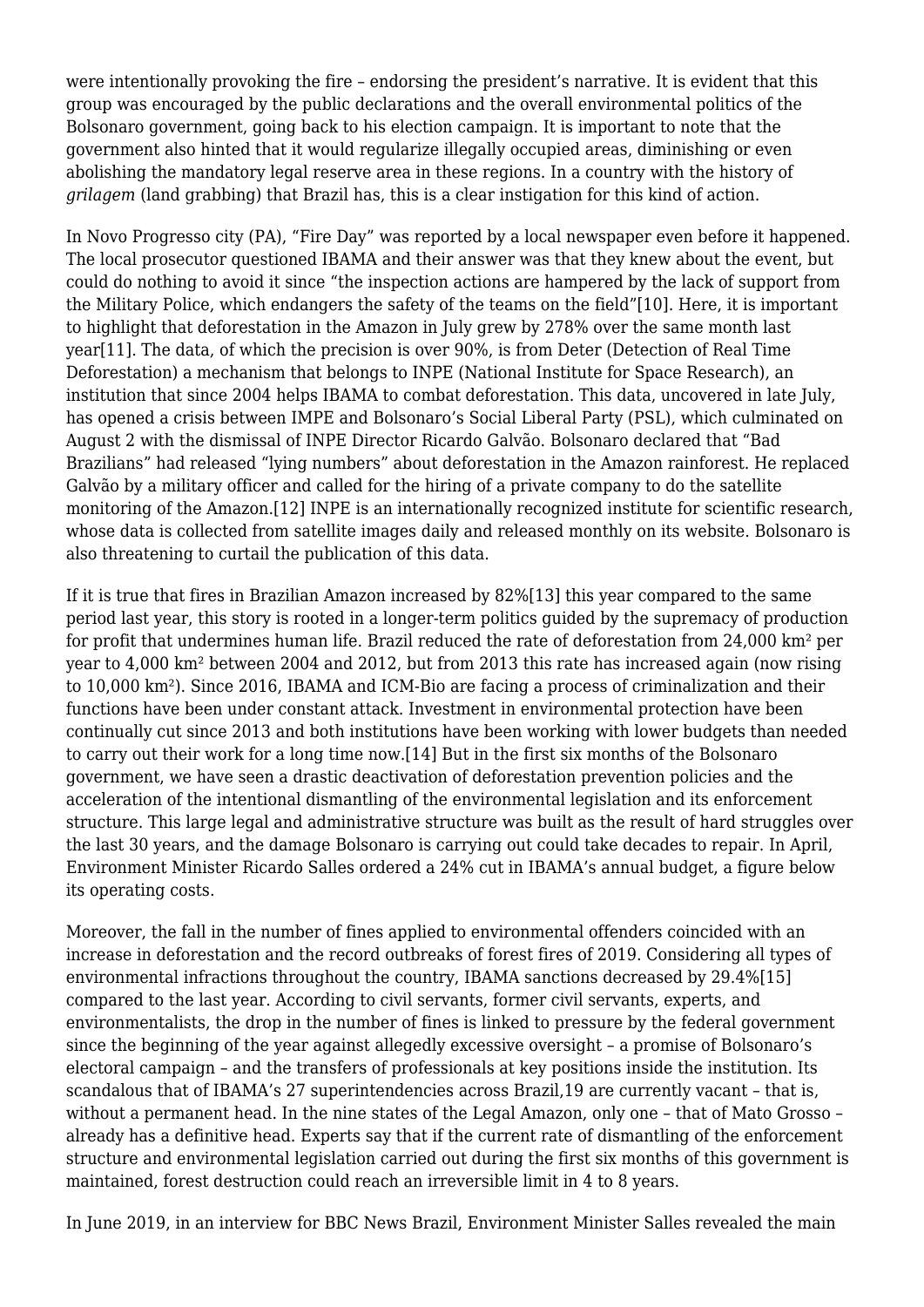intentions of the Bolsonaro government toward the Amazon region: to attract private sector investment and foreign companies in order to expand economic activities in the rainforest. He argued that the way to reduce illegal deforestation, lodging, and mining in the Amazon is to generate "economic dynamism" and income for those living in forested areas. This reinforces the recent statements by Bolsonaro after a visit to the United States, to the effect that he intends to propose partnerships to "economically exploit" the Amazon in league with Donald Trump. Salles said his policy for the environment focuses mainly on raising foreign funds for paying for environmental services, that is, remunerating preservation, by paying the landowner an additional fee per hectare to carry out environmental preservation. He wants to allow protected areas in the Amazon and elsewhere to develop ecotourism projects and biotechnology research sites[.\[16\]](#page-5-6)

<span id="page-3-0"></span>Likewise, and recently approved in the Senate, Provisional Measure 881 – the so-called Economic Freedom Act –, whose mission is to establish the "Declaration of the Rights of Economic Freedom," would allow deforestation by private entities to proceed automatically if environmental agencies delay the issuing of environmental licenses. License applications are also waived completely in socalled "low impact" cases. The impacts on the environment contained in the Measure are irreversible and of huge dimensions, besides violating the Brazilian Constitution, which prohibits the automatic approval of actions that affect the environment. Also, the measure excludes consideration of indirect impacts stemming from environmental licensing processes: only those regions directly affected by a project would be included in the environmental compensation process. In approving a hydroelectric dam, for example, only sites that had their areas covered by a reservoir would be included in the process. The other neighboring municipalities might suffer from the impact of the dam but would not have the power to mitigate them. This is a big attack on the environment. Thinking about the Amazon like this also recalls our struggle against the construction of the Belo Monte dam in the heart of the forest. It is ironic that this same Measure loosens labor safeguards even more than environmental ones[.\[17\]](#page-5-7)

<span id="page-3-1"></span>Hardly anything seems to stop Brazilian capitalists… perhaps only the fear of external economic sanctions. After the threat of an economic boycott from French President Emmanuel Macron (provoked, it's important to say, by the demonstrations that took place in many cities in Europe), Bolsonaro felt compelled to give an official statement on Brazilian TV on August 21, addressing the situation in Amazon. Afterwards, Bolsonaro for the first time expressed concern about Amazon and announced that measures would be taken to fight the fires. The measure: enacting a decree of exception and sending the military into the region.[\[18\]](#page-5-8) We also must be attentive to the motives of the G7. Although it does not represent the same forces that support Bolsonaro, it embodies a different fraction of global capital and thus a different imperialist agenda.

<span id="page-3-2"></span>Predatory capitalism, accumulation by dispossession, necropolitics… each of these has explanatory strength. But no theoretical category can summarize what we have been experiencing these days and its real impacts on the future of humanity. The Amazon fires are an outrageous sign to the world about what is happening behind the scenes in Brazil. Of how neoliberalism has been connecting together expropriation, exploitation and oppression, carrying out coordinated attacks on all aspects of our existence as human beings. And we all know it can become worse, since this is nothing but the ultimate consequence of capitalism. Bolsonaro's economic policy is moving us toward returning the focus of the Brazilian economy to the supply of primary agricultural and natural resources to the world economy, carried out through an accelerated accumulation mechanism and an expansion of the agro-industrial complex, pushed forward by financial markets. This is a project that is undermining human life for capital accumulation. Thus, we have a new the possibility to unite several fractions of international working class: Suddenly, demonstrations for the Amazon and against this politics took place in more than 70 cities around the country and in at least in 30 other countries worldwide starting on August 23. These united both the traditional left and the so-called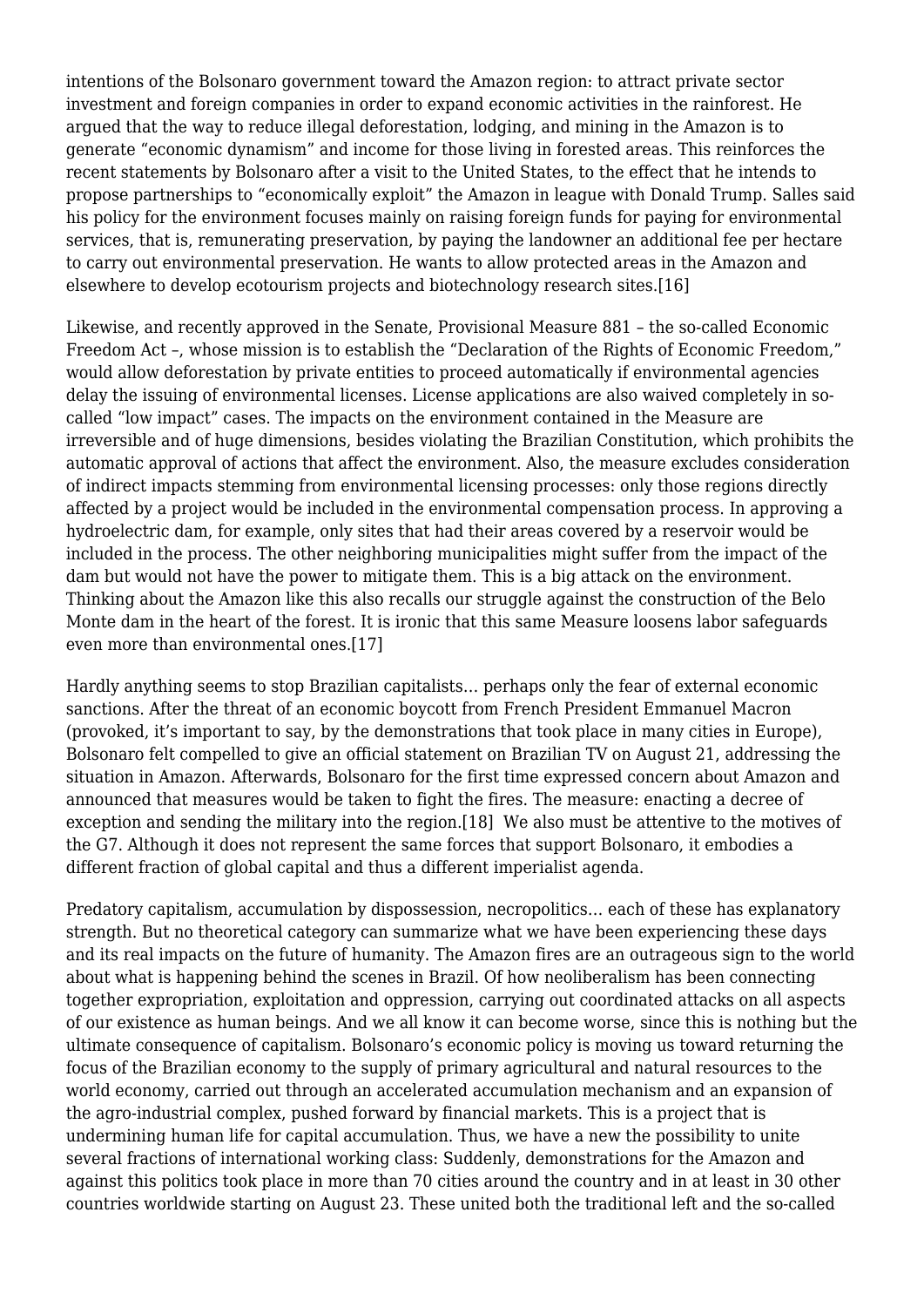new social movements.

To confront this, the Brazilian left needs more than ever to develop international connections and to unite around a program that can offer a humanist alternative to this system. Such a program would need to grasp that at the current stage of our social and economic development, we cannot retrogress to a developmentalist, fossil-fuel-centered industrialization. Such a program needs to be guided by a view from below: from women, Blacks, Indigenous people, and the peoples of the forest.

<span id="page-4-0"></span>[\[1\]](#page-0-0) Last year, during the same semester, we had 899 executions comitted by the police. Official data from Public Security Institute (ISP). Deaths by the intervention of state officers. Available at: <http://www.ispvisualizacao.rj.gov.br/>These statistics do not count forced disappearances, a brutal reality in Brazil. Social movements like Fórum Grita baixada, have counted around 3.000 deaths within the same period.

<span id="page-4-1"></span>[\[2\]](#page-0-1) Her baby was also hit and is still in hospital. See:

[https://noticias.uol.com.br/cotidiano/ultimas-noticias/2019/08/14/jovem-morta-no-rj-sonhava-ser-pm-e](https://noticias.uol.com.br/cotidiano/ultimas-noticias/2019/08/14/jovem-morta-no-rj-sonhava-ser-pm-e-teve-10-perfuracoes-no-corpo.htm) [-teve-10-perfuracoes-no-corpo.htm](https://noticias.uol.com.br/cotidiano/ultimas-noticias/2019/08/14/jovem-morta-no-rj-sonhava-ser-pm-e-teve-10-perfuracoes-no-corpo.htm)

<span id="page-4-2"></span>[\[3\]](#page-1-0) See:

[https://deolhonosruralistas.com.br/2019/05/12/mapa-das-terras-dos-parlamentares-mostra-que-congr](https://deolhonosruralistas.com.br/2019/05/12/mapa-das-terras-dos-parlamentares-mostra-que-congressistas-acumulam-fazendas-na-amazonia-e-no-matopiba/?fbclid=IwAR2et4vf9_KzxgdRoeVUb_dB0As6nVHepGbaOZpmlM59J-RvAizpzgRrgLQ) [essistas-acumulam-fazendas-na-amazonia-e-no](https://deolhonosruralistas.com.br/2019/05/12/mapa-das-terras-dos-parlamentares-mostra-que-congressistas-acumulam-fazendas-na-amazonia-e-no-matopiba/?fbclid=IwAR2et4vf9_KzxgdRoeVUb_dB0As6nVHepGbaOZpmlM59J-RvAizpzgRrgLQ)[matopiba/?fbclid=IwAR2et4vf9\\_KzxgdRoeVUb\\_dB0As6nVHepGbaOZpmlM59J-RvAizpzgRrgLQ](https://deolhonosruralistas.com.br/2019/05/12/mapa-das-terras-dos-parlamentares-mostra-que-congressistas-acumulam-fazendas-na-amazonia-e-no-matopiba/?fbclid=IwAR2et4vf9_KzxgdRoeVUb_dB0As6nVHepGbaOZpmlM59J-RvAizpzgRrgLQ)

<span id="page-4-3"></span>[\[4\]](#page-1-1) Amid growing global mobilization over forest fires and deforestation in the Amazon forest, Brazil's Environment Minister Ricardo Salles said that the solution to illegal logging in the Amazon is to "monetize it" by opening up more areas for commercial development. See [https://oglobo.globo.com/sociedade/solucao-para-salvar-amazonia-monetiza-la-afirma-ricardo-salles-](https://oglobo.globo.com/sociedade/solucao-para-salvar-amazonia-monetiza-la-afirma-ricardo-salles-23897720)[23897720](https://oglobo.globo.com/sociedade/solucao-para-salvar-amazonia-monetiza-la-afirma-ricardo-salles-23897720)

<span id="page-4-4"></span>[\[5\]](#page-1-2) See

[https://www1.folha.uol.com.br/ambiente/2019/08/salles-diz-que-relacionar-ceu-escuro-em-sp-a-queim](https://www1.folha.uol.com.br/ambiente/2019/08/salles-diz-que-relacionar-ceu-escuro-em-sp-a-queimadas-na-amazonia-e-fake-news.shtml) [adas-na-amazonia-e-fake-news.shtml](https://www1.folha.uol.com.br/ambiente/2019/08/salles-diz-que-relacionar-ceu-escuro-em-sp-a-queimadas-na-amazonia-e-fake-news.shtml)

<span id="page-4-5"></span>[\[6\]](#page-1-3) Four states recorded the highest rates of burns increase in these months of Bolsonaro rule. Mato Grosso do Sul saw the number of fires increase 260% compared to last year and leads the list, followed by Rondônia (198%), Pará (188%) and Acre (176%). Those are also the states with the higher rates of conflict over lands and homicide of Indigenous Peoples.

<span id="page-4-6"></span>[\[7\]](#page-1-4) The Brazilian Institute of Environment and Renewable Natural Resources (Ibama) was created in 1989 and is the federal agency responsible for applying the National Environment Policy – which guides the government actions for the area. Ibama is linked to the Ministry of Environment (MMA) and has police power in the environmental area, even acting in private areas. Ibama is the branch of the Union responsible for combating environmental crimes, but Brazilian law requires that environmental protection be shared between the federal government, states and municipalities. The obligations of each are outlined in the Environmental Crimes Act of 1998, and also by a 2011 Complementary Law.

<span id="page-4-7"></span>[\[8\]](#page-1-5) See;

https://revistagloborural.globo.com/Noticias/noticia/2019/08/grupo-usou-whatsapp-para-convocar-dia -do-fogo-no-

<span id="page-4-8"></span>para.html?fbclid=IwAR14kpnqKnJBN2B99UkSUdHnp6JQ6muEoirpKpNn\_ptCFwt4jXrmYABPm2w